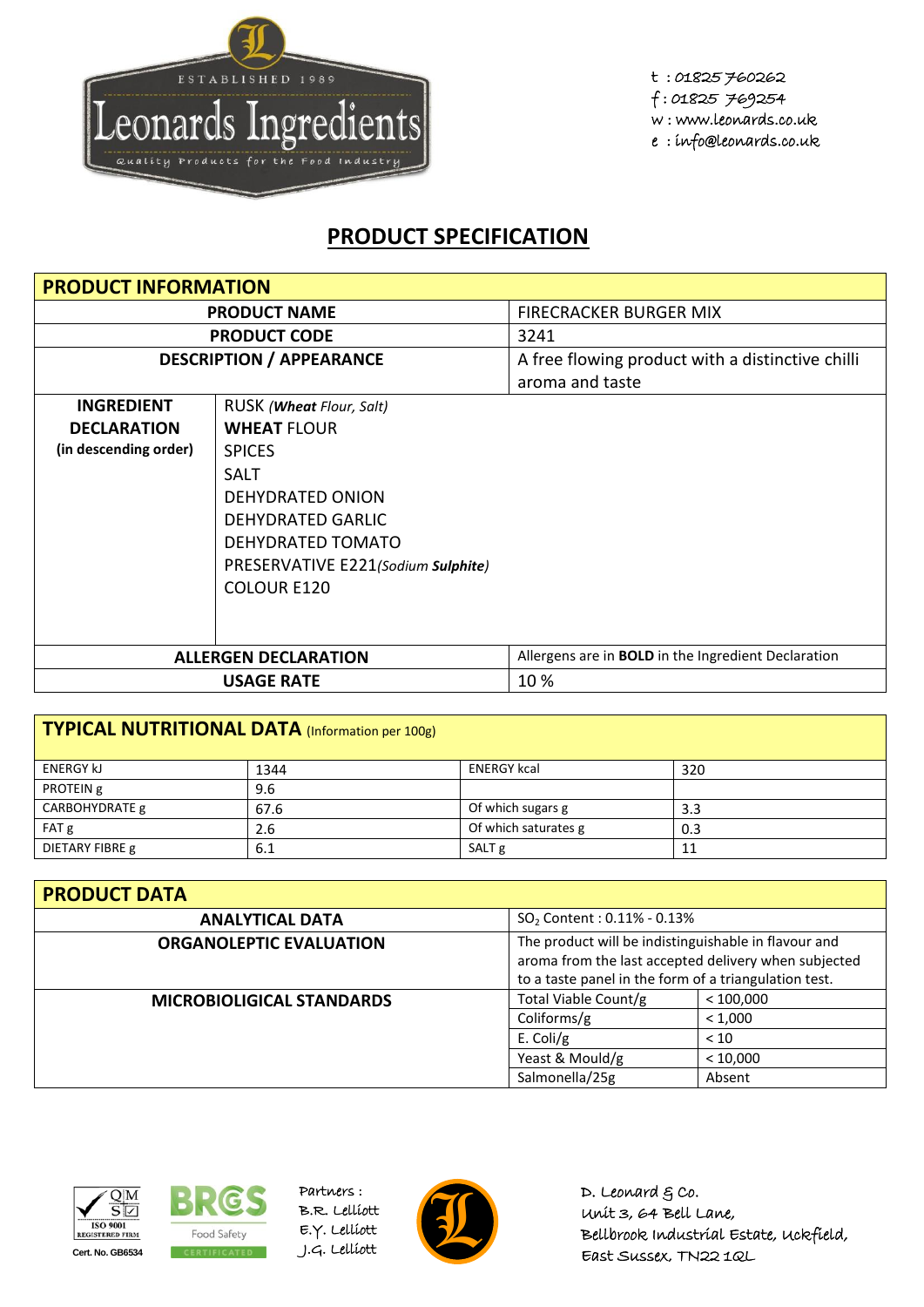

t : 01825 760262 f : 01825 769254 w : www.leonards.co.uk e : info@leonards.co.uk

| <b>STORAGE &amp; PACKAGING</b>    |                                                                                              |
|-----------------------------------|----------------------------------------------------------------------------------------------|
| <b>PACKAGING</b>                  | EITHER: 0.454 Kg in a 200 gauge, food grade vacuum bag. Five bags in a plastic tub, and      |
|                                   | eight tubs in a single walled cardboard box. $OR: 4.54$ Kg double wrapped in 200 gauge, food |
|                                   | grade vacuum bag. Four bags packed into a double walled cardboard box.                       |
| <b>LABELLING</b>                  | Best Before Date, Batch Code, Product Name and Product Code, Weight                          |
| <b>STORAGE</b>                    | In sealed containers in a cool, dry place, away from direct sunlight and free from           |
|                                   | infestation                                                                                  |
| <b>SHELF LIFE</b>                 | Twelve months from date of manufacture when stored under recommended conditions.             |
| <b>HANDLING PROCEDURES</b>        | Normal good manufacturing procedures for non hazardous food ingredients apply                |
| <b>LEGISLATION &amp; WARRANTY</b> | The product will be produced in accordance with all current relevant EU Legislation. The     |
| <b>STATEMENT</b>                  | information provided is given in good faith and is based upon the product data supplied by   |
|                                   | the raw material suppliers.                                                                  |
| <b>CONFIDENTIALITY</b>            | This specification and the information contained within it remains the property of D.        |
|                                   | Leonard & Co. and must not be disclosed to any third party without the prior written         |
|                                   | consent of D. Leonard & Co                                                                   |

| <b>CONTAINS</b>                                             | Yes/No | <b>Source</b>   | <b>Present</b> | <b>Present</b> |
|-------------------------------------------------------------|--------|-----------------|----------------|----------------|
|                                                             |        |                 | on Line        | <b>On Site</b> |
| Cereals containing Gluten: wheat, rye, barley, oats, spelt, | Υ      | <b>Rusk</b>     |                |                |
| kamut and their hybridized strains.                         |        |                 |                |                |
| <b>Eggs</b>                                                 | N      |                 | N              | Ν              |
| <b>Fish</b>                                                 | N      |                 | N              | Ν              |
| <b>Crustaceans</b>                                          | N      |                 | N              | Ν              |
| <b>Peanuts</b>                                              | N      |                 | N              | Ν              |
| Soybeans                                                    | N      |                 |                |                |
| <b>Milk from all species</b>                                | N      |                 |                |                |
| <b>Nuts</b>                                                 | N      |                 | Ν              | Ν              |
| <b>Celery</b>                                               | N      |                 |                |                |
| Mustard all forms originating from the mustard plant        | N      |                 | Y              |                |
| including oils                                              |        |                 |                |                |
| Sesame seeds                                                | N      |                 | v              | v              |
| Sulphur dioxide and sulphites ( >10mg/kg)                   | ٧      | Sodium Sulphite | v              |                |
| Lupins                                                      | N      |                 | Ν              | N              |
| <b>Molluscs</b>                                             | N      |                 | Ν              | Ν              |

| <b>Raw Material Breakdown (additives and processing aids):</b> |                                                           |  |
|----------------------------------------------------------------|-----------------------------------------------------------|--|
| Ingredient                                                     | <b>Contains</b>                                           |  |
| Salt                                                           | Anticaking agent E535                                     |  |
| Rusk                                                           | Wheat Flour, Salt, Raising Agent E503                     |  |
| Wheat Flour                                                    | Wheat Flour (WHEAT flour, Calcium Carbonate (E170), Iron, |  |
|                                                                | Nicotinamide (Vit B3), Thiamine Hydrochloride (Vit B1))   |  |

| <b>PRODUCT SUITABILITY</b> |  |                |   |
|----------------------------|--|----------------|---|
| Vegetarians                |  | Halal          | ᄉ |
| Vegan                      |  | Kosher         | ᄌ |
| <b>Gluten Free</b>         |  | <b>GM Free</b> |   |



**BRES** Food Safety **Cert. No. GB6534** J.G. Lelliott

Partners : B.R. Lelliott E.Y. Lelliott



D. Leonard  $g$  co. Unit 3, 64 Bell Lane, Bellbrook Industrial Estate, Uckfield, East Sussex, TN22 1QL